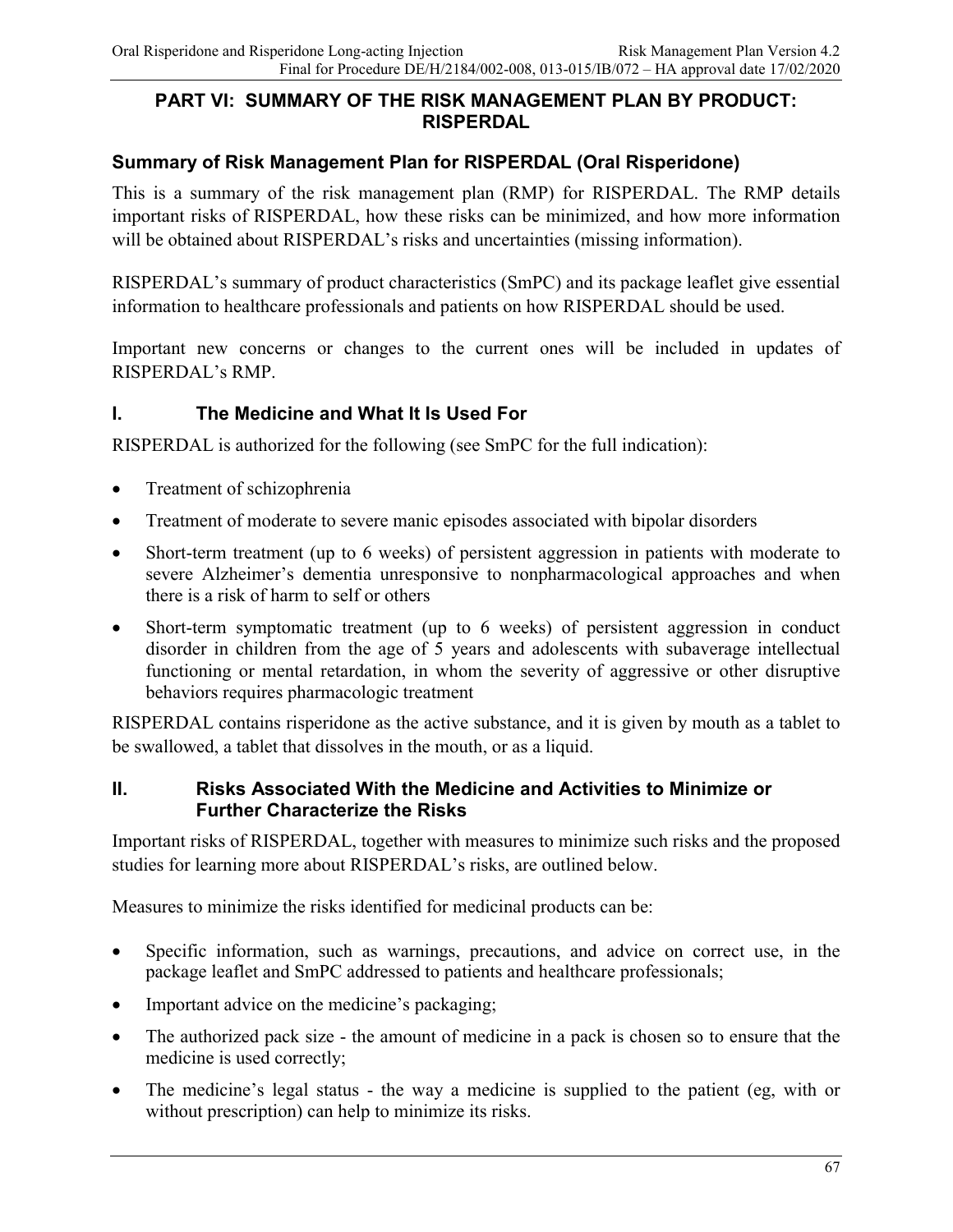Together, these measures constitute routine risk minimization measures.

In addition to these measures, information about adverse reactions is collected continuously and regularly analyzed, including assessment in Periodic Benefit Risk Evaluation Reports/Periodic Safety Update Reports (PBRERs/PSURs), so that immediate action can be taken as necessary. These measures constitute routine pharmacovigilance activities.

## **II.A. List of Important Risks and Missing Information**

Important risks of RISPERDAL are risks that need special risk management activities to further investigate or minimize the risk, so that the medicinal product can be safely taken. Important risks can be regarded as identified or potential. Identified risks are concerns for which there is sufficient proof of a link with the use of RISPERDAL. Potential risks are concerns for which an association with the use of this medicine is possible based on available data, but this association has not been established yet and needs further evaluation. Missing information refers to information on the safety of the medicinal product that is currently missing and needs to be collected.

| List of Important Risks and Missing Information for RISPERDAL |      |
|---------------------------------------------------------------|------|
| Important identified risks                                    | None |
| Important potential risks                                     | None |
| Missing information                                           | None |

## **II.B. Summary of Important Risks**

Not applicable.

## **II.C. Postauthorization Development Plan**

## **II.C.1. Studies Which are Conditions of the Marketing Authorization**

There are no studies which are conditions of the marketing authorization or a specific obligation for RISPERDAL.

## **II.C.2. Other Studies in Postauthorization Development Plan**

There are no studies required for RISPERDAL.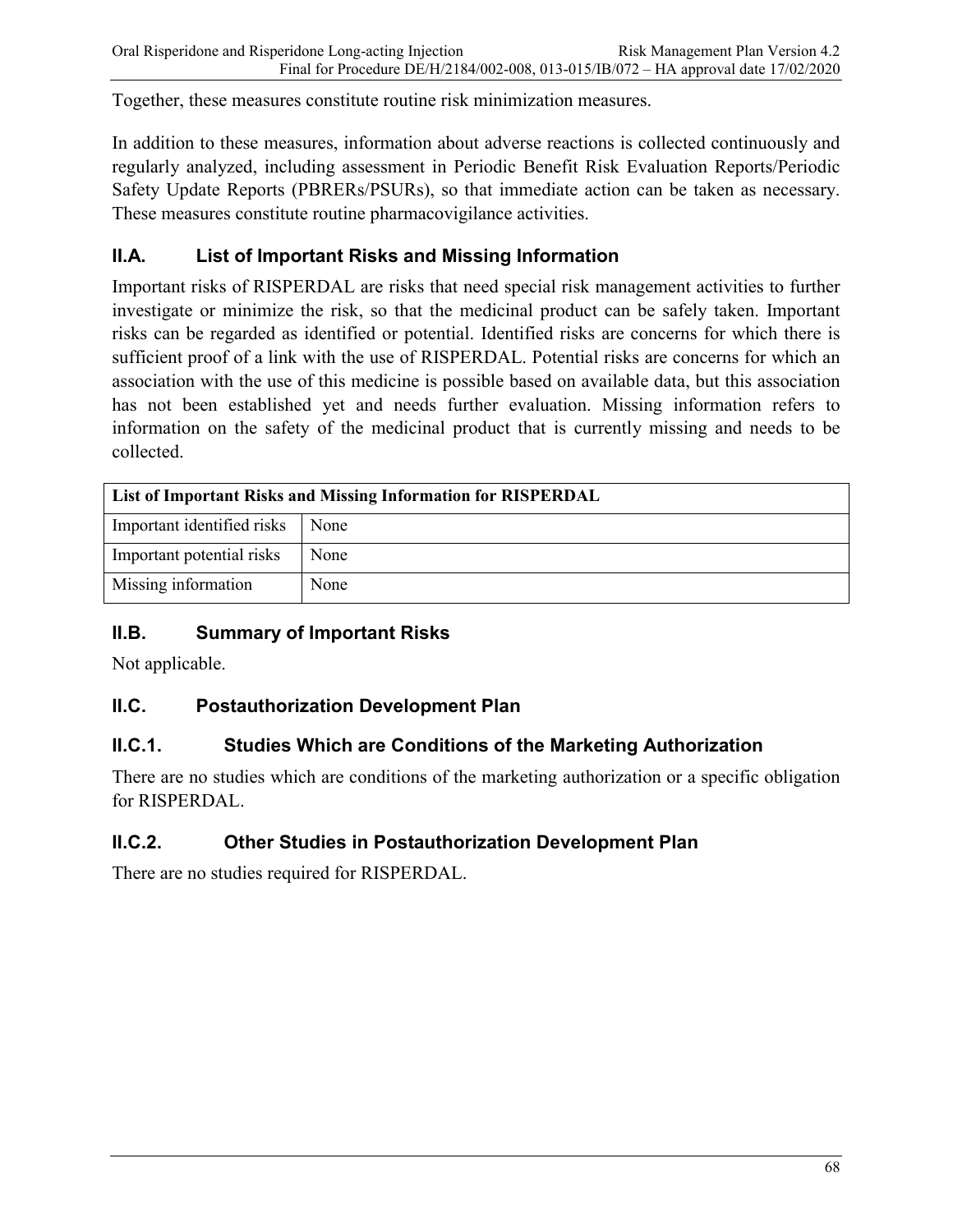#### **PART VI: SUMMARY OF THE RISK MANAGEMENT PLAN BY PRODUCT: RISPERDAL CONSTA**

### **Summary of Risk Management Plan for RISPERDAL CONSTA (Risperidone Long-acting Injection)**

This is a summary of the risk management plan (RMP) for RISPERDAL CONSTA. The RMP details important risks of RISPERDAL CONSTA, how these risks can be minimized, and how more information will be obtained about RISPERDAL CONSTA's risks and uncertainties (missing information).

RISPERDAL CONSTA's summary of product characteristics (SmPC) and its package leaflet give essential information to healthcare professionals and patients on how RISPERDAL CONSTA should be used.

Important new concerns or changes to the current ones will be included in updates of RISPERDAL CONSTA's RMP.

### **I. The Medicine and What It Is Used For**

RISPERDAL CONSTA is authorized for the maintenance treatment of schizophrenia in patients currently stabilized with oral antipsychotics (see SmPC for the full indication). It contains risperidone as the active substance, and it is given as an intramuscular injection (25, 37.5, and 50 mg powder and solvent for prolonged-release suspension), administered by a health care professional.

#### **II. Risks Associated With the Medicine and Activities to Minimize or Further Characterize the Risks**

Important risks of RISPERDAL CONSTA, together with measures to minimize such risks and the proposed studies for learning more about RISPERDAL CONSTA's risks, are outlined below.

Measures to minimize the risks identified for medicinal products can be:

- Specific information, such as warnings, precautions, and advice on correct use, in the package leaflet and SmPC addressed to patients and healthcare professionals;
- Important advice on the medicine's packaging;
- The authorized pack size the amount of medicine in a pack is chosen so to ensure that the medicine is used correctly;
- The medicine's legal status the way a medicine is supplied to the patient (eg, with or without prescription) can help to minimize its risks.

Together, these measures constitute routine risk minimization measures.

In addition to these measures, information about adverse reactions is collected continuously and regularly analyzed, including assessment in Periodic Benefit Risk Evaluation Reports/Periodic Safety Update Reports (PBRERs/PSURs), so that immediate action can be taken as necessary. These measures constitute routine pharmacovigilance activities.